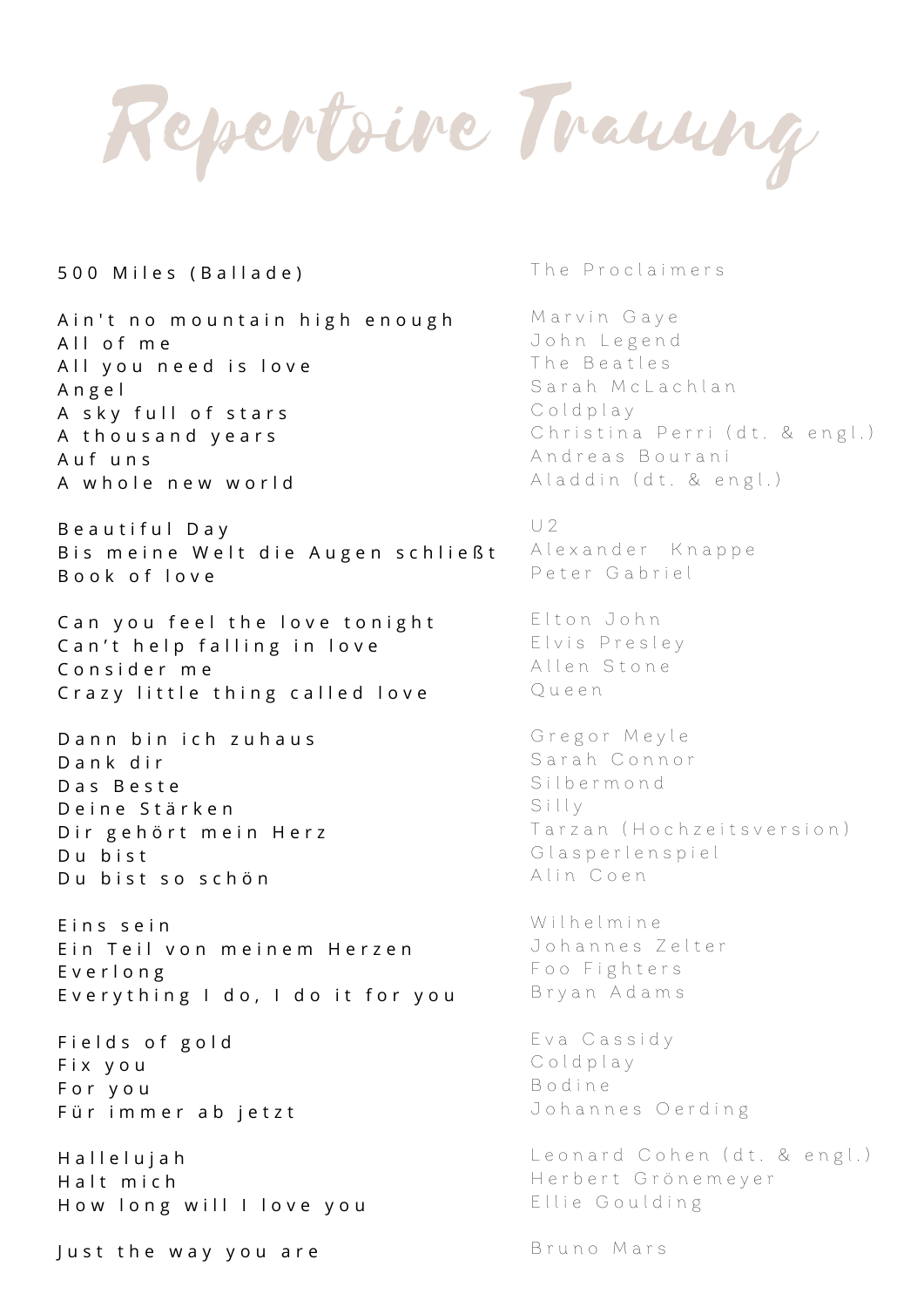Keinen Zentimeter Kiss from a rose Kiss me K r e i s e La vie en rose Lass mich nie mehr los Liebe meines Lebens Little bit of love Love is in the air L . O . V . E L o v e r Lovely Day M a g n e t e n Marry me Mein Herz schlägt für dich My heart will go on N a U n d Null auf Hundert N ur bei dir bin ich sicher Nur mit dir Oh happy day P e r f e c t P i n g u i n e Sag einfach Ja Schön dass es dich gibt Seite an Seite Shallow Signed, Sealed, Delivered Stand by me Still the one Sweet Chil o' mine Tage wie diese Take my hand The best (Ballade) T h e r e a s o n T h e r o s e Thinking out loud This Kiss True Colors

C l u e s o S e a l Sixpence none the Richer Johannes Oerding É d i t h P i a f Sportfreunde Stiller Philipp Poisel Jack Johnson John Paul Young Nat King Cole Taylor Swift Bill Withers Johannes Oerding T r a i n Vera Klima Celine Dion Ben Zucker Helene Fischer Alexander Knappe Helene Fischer G o s p e l Ed Sheeran T o m B e c k Tim Bendzko E l i f Christina Stürmer Lady Gaga Stevie Wonder Ben E. King Shania Twain Guns'n'Roses Die Toten Hosen Emily Hackett Tina Turner H o o b a s t a n k Bette Midler Ed Sheeran Faith Hill Cindy Lauper